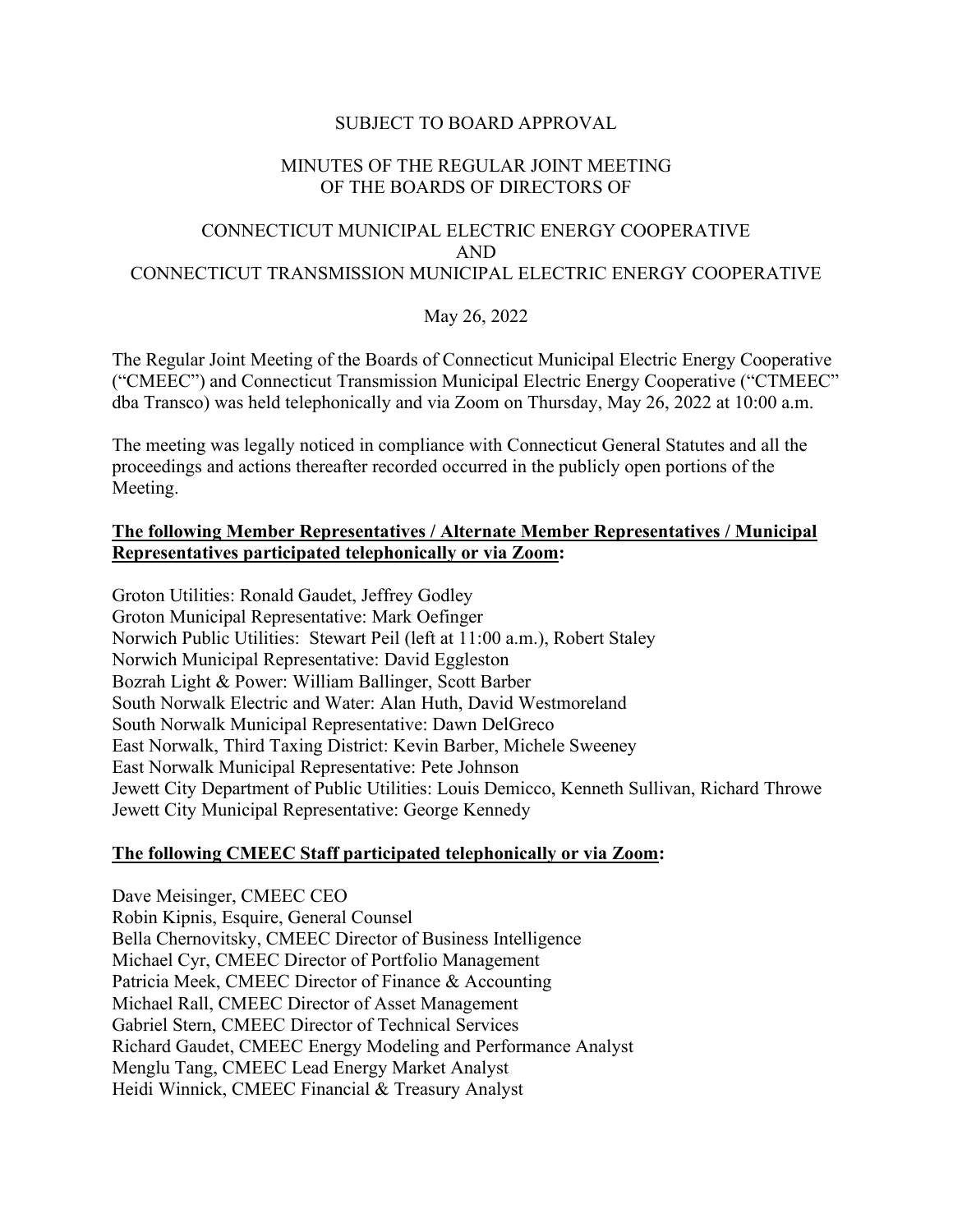Margaret Job, CMEEC Paralegal and Compliance Specialist Ellen Kachmar, CMEEC Office and Facilities Manager

## **Others participating telephonically or via Zoom:**

David Silverstone, Esquire, Municipal Electric Consumer Advocate

Ms. Job recorded.

Chair Kevin Barber called the meeting to order at 10:01 a.m. He stated for the record that today's meeting is being held telephonically and via Zoom. Chair Barber requested all participants mute their devices unless speaking to eliminate confusion and background noise. He requested that those present state their name and where they are from when speaking for clarity of the record.

Chair Barber introduced William Ballinger as a newly appointed Member Representative to the CMEEC Board from Bozrah Light & Power. He also noted that Scott Murphy has been appointed as an Alternative Member Representative from South Norwalk Electric & Water.

## **Specific Agenda Item**

## **A Public Comment Period**

No public comment was made.

## **B Roll Call / Voting Roster**

Ms. Job conducted roll call and identified voting persons at today's meeting. Chair Barber confirmed a quorum was present.

## **C Approve the Minutes of the Regular April 28, 2022 Joint CMEEC and CTMEEC Boards of Directors' Meeting**

**A motion was made by Municipal Representative Mark Oefinger, seconded by Municipal Representative Pete Johnson to Approve the Minutes of the Regular April 28, 2022 Joint CMEEC and CTMEEC Boards of Directors' Meeting, with Member Representative William Ballinger abstaining.**

**Motion passed. 22-05-01** 

# **D April 2022 Objective Summary**

Mr. Meisinger explained that Regional Competitiveness came in at 37% beating the target of 32% and coming in lower than the Regional Benchmark. He added that yearend projection is currently at the target of 30%. Mr. Meisinger explained that the drivers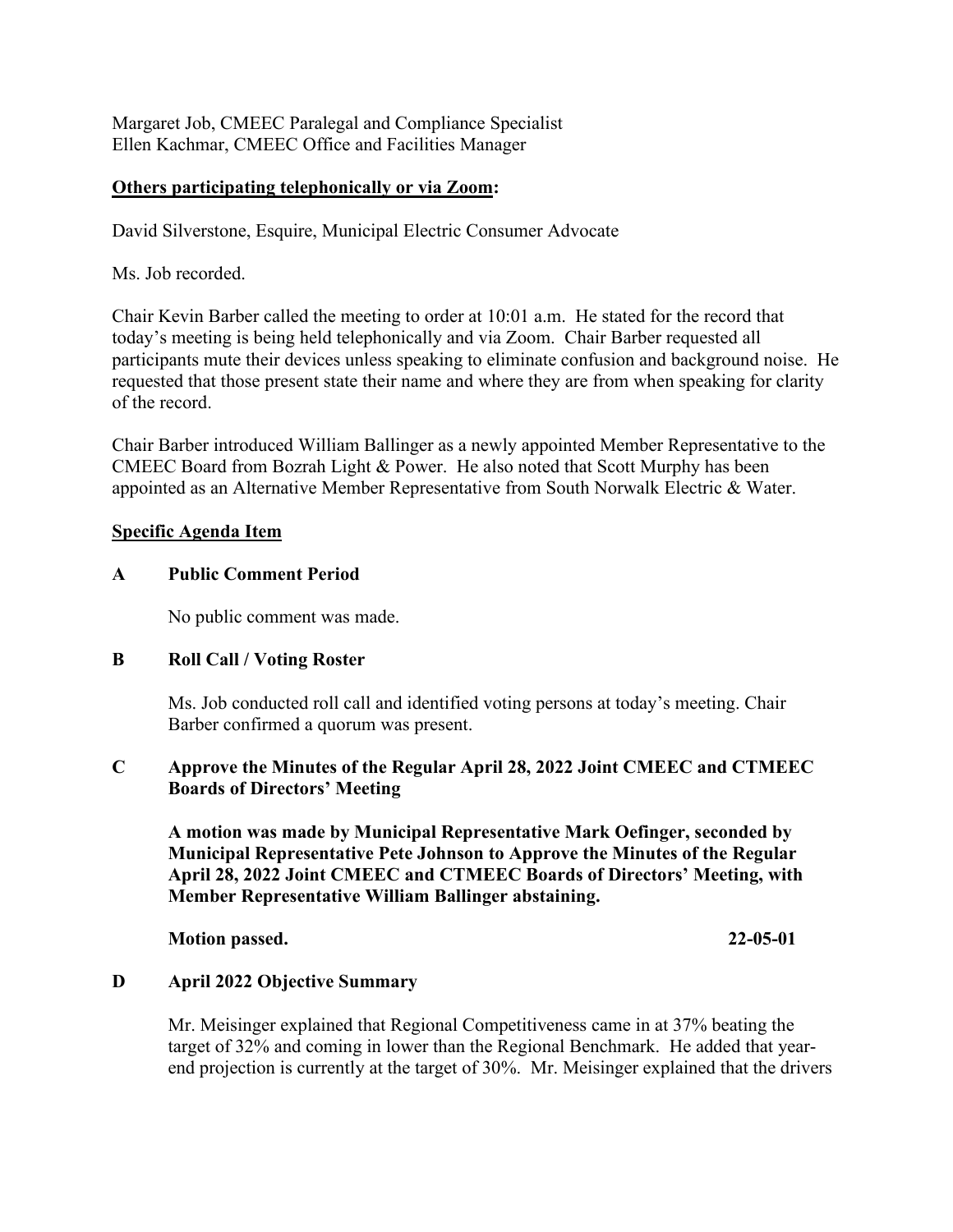for these results were solid hedging practices and project performance along with rising Eversource rates and the continuing volatility of the wholesale energy and gas markets.

Mr. Meisinger further explained that Customer Fulfillment Metric came in at \$98/MWh versus a target of \$92/MWh for the month with year to date being \$11 over the target of \$107/MWh. Year-end is projected to be \$23/MWh over the target of \$90/MWh due primarily to the continued volatility of the energy and gas markets driven by fuel supply and demand and weather, as well as current international political unrest.

# **E April 2022 Project Portfolio Performance**

Mr. Rall explained that Transmission Project #1 came in below budget due to lower than budgeted pool network peak load in March which resulted in lower revenue. He added that Community Solar Garden came in lower than budgeted for the month of April due to higher than budgeted PPA and REC expenses as a result of higher than budgeted generation.

# **F April 2022 Energy Market Update**

Mr. Cyr provided a high-level overview of the Energy Market Analysis for April highlighting the results of the previous month and how they were impacted by Load, Energy costs, Natural Gas costs and Oil costs.

Mr. Cyr explained mitigating actions taken and walked the Board through the other materials included in the Board Package explaining that energy price volatility affected energy market pricing. Mr. Cyr stated the uncertainty of the length of the current volatility in the markets will affect CMEEC's hedging practices. He further explained that the Eversource's standard service generation rate was approved for the months of July through December at 23% higher than CMEEC forecasting for the same time period. This will most likely have a positive impact on CMEEC's Regional Competitiveness.

# **G Member Delegation Report**

Member Representative Kenneth Sullivan, Member Delegation Chair, explained that the Member Delegation met on May 5, 2022 and held discussion in Executive Session related to the 2021 equity distribution. Ms. Meek added that the Member Delegation approved the 2021 Distribution Eligible Equity based on a Target Equity value of Twenty Percent (20%) which is the Membership Agreement allotment target level. She added this distribution resulted in a total of approximately \$5 million that each Members determined would be deposited in their ' Rate Stabilization Funds.

# **H Risk Management Committee Report Review and Discussion of Possible Long Term PPA Project**

Alternate Member Representative Robert Staley, Risk Management Committee Chair, reported that the Committee met on May 5, 2022 and held discussions in Executive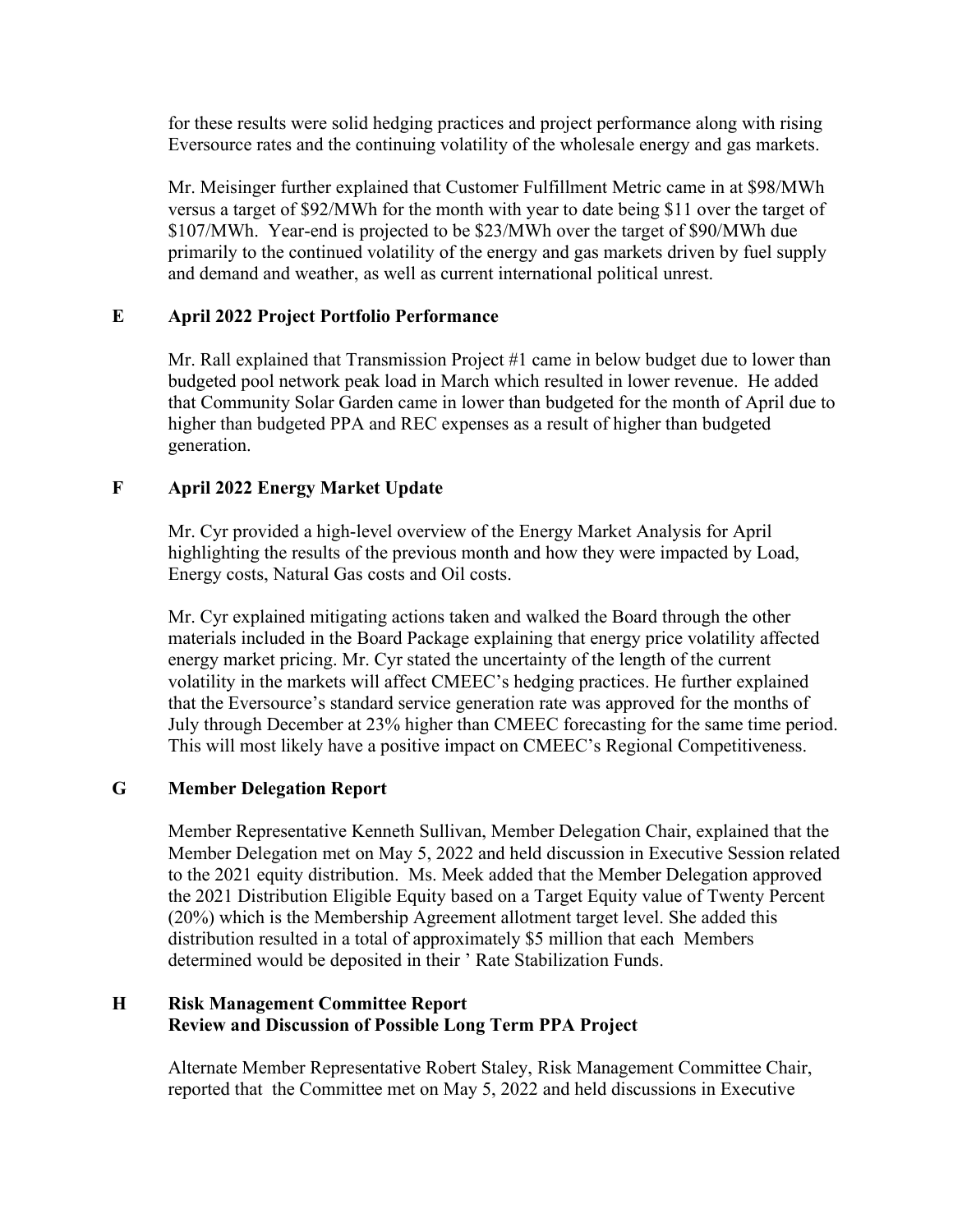Session related to possible modifications to the Enterprise Risk Management Policy (ERMP), possible long-term PPA project, update on the status of the temporary ERMP waiver and overview of Project Pro Formas for the existing Transmission Project No. 1 and DG projects, and for potential Utility-scale battery projects. Executive Session discussion also focused on a legal opinion on a question raised by Risk Management Committee Chair Staley related to the potential use of special purpose LLCs under certain circumstances.

He also reported that there was a discussion related to Risk Management Committee Chair Staley's proposal focusing on green energy and economic development.

After discussion, Chair Barber entertained a motion to enter Executive Session to review and discuss a possible long-term PPA project and to discuss CMEEC Projects Overview.

Upon inquiry, Mr. Silverstone agreed he would remain for Executive Session discussion under the terms of his Non-Disclosure Agreement.

**A motion was made by Municipal Representative Dawn DelGreco, seconded by Municipal Representative Johnson to enter Executive Session.**

**Motion passed unanimously. 22-05-02**

**The basis for entering Executive Session is pursuant to Connecticut General Statutes Sections 1-200(6)(E), 1-210(b)(5)(A) and 1-210 (b)(5)(B).**

**Members of the Board as well as Messrs. Meisinger, Richie Gaudet, Cyr, Rall, Stern and Silverstone, and Mses. Kipnis, Meek, Winnick, Tang, Chernovitsky and Job remained.**

**The Board entered Executive Session at 10:37 a.m. with instructions to return to Public Session upon completion of discussion in Executive Session.**

**The Board re-entered Public Session at 12:10 p.m.**

## **I Possible Vote on Resolution to Authorize CMEEC CEO to Enter into a Long-Term PPA Project and to Authorize an Additional Power Project Under the RPSC**

Ms. Kipnis walked the Board through the Resolution answering questions posed. She explained the resolution is the result of CMEEC conducting its due diligence process in seeking Board authorization to allow the CEO to enter into final negotiations and to execute the PPA for the power project in the form presented at today's meeting. Ms. Kipnis stated that assuming the parties negotiate and sign a final PPA, it will be included with the Resolution as an attachment further describing the parameters of the Project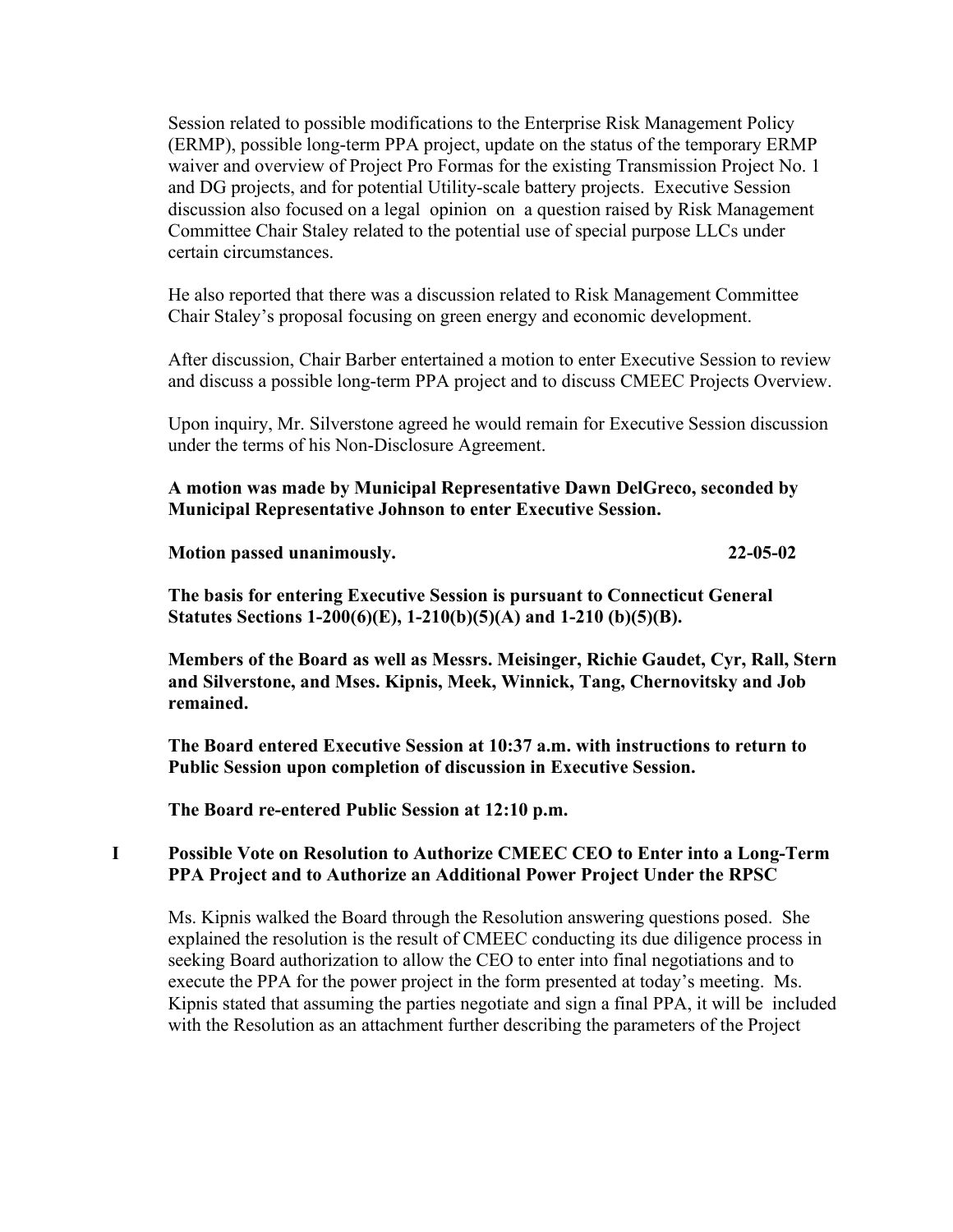**A motion was made by Municipal Representative Johnson, seconded by Member Representative Ronald Gaudet to Authorize the CMEEC CEO to enter into a Longterm PPA Project and to Authorize an Additional Power Project under the RPSC.**

#### **Motion passed unanimously. 22-05-03**

### **J Legislative and Governmental Affairs Committee Report**

Member Representative Louis Demicco, Legislative and Governmental Affairs Committee Chair, explained that the Committee met on May 12, 2022. He stated that Timothy Shea of Brown Rudnick provided an overview of Connecticut legislation of interest to CMEEC including Senate Bill 4 and Senate Bill 10. He stated that discussion included the State of Connecticut's budget, new programs and initiatives concerning electric vehicles under Senate Bill 4, hydrogen power task force and battery storage.

Ms. Kipnis reported that she provided an overview of the Infrastructure Investment and Jobs Act (IIJA) and the Connecticut Hard-to-Reach Areas with Renewably Generated Energy (CHARGE) Act.

Ms. Kipnis discussed a bill related to electric vehicle rebate voucher program stating that DEEP expanded the program to lower income communities. She added that CMEEC will monitor this bill as well as SB 10. She further added that Senate Bill No. 4 (Public Act 22-25) covers electric vehicle charging stations at condominiums exempting property tax on certain charging stations and electric school buses. Ms. Kipnis added that CMEEC will work with the Department of Transportation to participate in the electric vehicle national corridor project.

## **K MEU Roundtable**

The General Managers of the Members provided updates affecting their utilities. Mr. Meisinger announced that the Governance Committee will meet on June 9, 2022 and a possible Special Meeting of the Member Delegation will be held on June 23, 2022 immediately following the Regular CMEEC and CTMEEC Joint Boards of Directors' meeting on that same day. He added that a Special Ad Hoc CEO Performance and Compensation Committee might be called in June. Mr. Meisinger also announced that two open positions have been filled and the new employees will be starting work at CMEEC in June.

## **L New Business**

Chair Barber announced that Scott Murphy has been appointed Alternate Member of the CMEEC Board of Directors in place of Eric Strom who has left the employ of South Norwalk Electric and Water. He asked for a motion to appoint Mr. Murphy as a member of the Governance Committee and the Budget and Finance Committee to fill the vacancy left by Mr. Strom on both of these Committees.